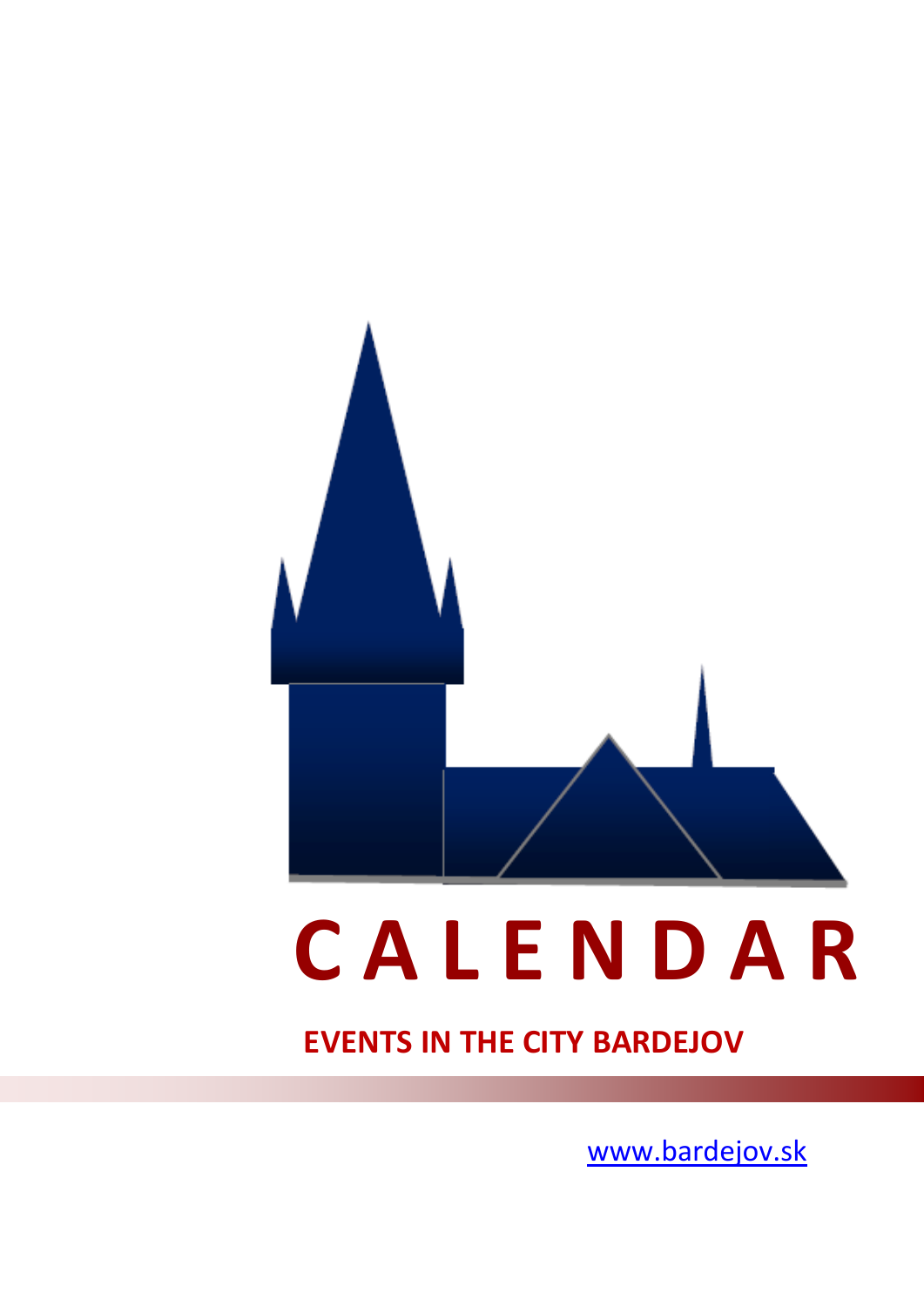# **CALENDAR of SELECTED EVENTS held in the town of Bardejov** CULTURAL AND SOCIAL EVENTS AREA

| <b>January</b>   | <b>Celebration of liberation of Bardejov</b> $-$ connected with the demonstrations and                                              |
|------------------|-------------------------------------------------------------------------------------------------------------------------------------|
|                  | reconstruction of fighting during the liberation of Bardejov during the II. World                                                   |
|                  | War.                                                                                                                                |
|                  | <b>Price of the Mayor</b> $-$ award ceremony for prices for the past year                                                           |
| <b>February</b>  | Vivodzeňe kačura or Mardi gras- carnival season – cultural event based on                                                           |
|                  | tradition before the Lent period in the region of Upper Saris                                                                       |
| <b>March</b>     | <b>Bardejov musical spring</b> $-$ set of spring concert performances                                                               |
|                  | <b>International women day</b> $-a$ gala concert with composed program dedicated to                                                 |
|                  | all women                                                                                                                           |
| <b>April</b>     |                                                                                                                                     |
| <b>May</b>       | <b>Horse race in show jumping</b> $-$ cultural, sporting and entertainment event for kids                                           |
|                  | and adults                                                                                                                          |
|                  | <b>Opening of fountains</b> $-$ opening ceremony for fountains in the city                                                          |
|                  | <b>Mothers Day</b> $-$ a music program on the day on which the whole world pays tribute                                             |
|                  | to all mothers                                                                                                                      |
| <b>June</b>      | Games of Knight Roland and a Days of the city - anniversary celebration of the                                                      |
|                  | first written mention of Bardejov and colorful program with customs associated with                                                 |
|                  | the celebration Day of the city                                                                                                     |
|                  | Fires called Jánske ohne - celebration of the summer solstice by lighting bonfires on                                               |
|                  | the main square                                                                                                                     |
|                  | <b>Bardejov musical summer</b> $-$ mixture summer concert performances                                                              |
|                  | Slovak tango - international festival of small brass bands associated with the contest                                              |
|                  | for new songs                                                                                                                       |
| July             | Celebration of Cyril and Methodius - cultural and social event celebrates the arrival                                               |
|                  | of St. Cyril and Methodius to Great Moravia                                                                                         |
|                  | Organ Days of Joseph Grešák - annual cycle of the International Organ Festival in                                                   |
|                  | two weeks intervals in the Basilica of St. Egídius<br>Cultural Summer of Bela Kéler - set of concerts of music composed by Bardejov |
|                  | native B. Kéler                                                                                                                     |
|                  | <b>International musical summer - set of concerts</b>                                                                               |
|                  | Cinema "Bažant kinematograf" - outdoor film performances on the Town Hall                                                           |
|                  | Square                                                                                                                              |
|                  | <b>Musical afternoon of brass bands in promenade park</b> $-$ folk performances from                                                |
|                  | <b>Bardejov and surroundings</b>                                                                                                    |
| <b>August</b>    | Upper Šariš Sunday - Hornošarišská nedeľa Sunday - presentation of Rusyn and                                                        |
|                  | <b>Šariš traditional folklore -</b> set of performances on Sundays in Open-air museum in                                            |
|                  | <b>Bardejov</b> Spa                                                                                                                 |
|                  | Fair Bardejovský jarmok with crafts-aisle - during the last weekend in August the                                                   |
|                  | best known traditional fair in Eastern Slovakia with its rich cultural program and                                                  |
|                  | a several side events in the ancient Bardejov                                                                                       |
|                  | <b>International bikers meeting</b> - for the lovers of fast wheels                                                                 |
|                  | Bardejovská paleta - the international Open air painting workshop                                                                   |
|                  | <b>Presentation of Rusyn and Saris folklore</b>                                                                                     |
| <b>September</b> | <b>Bardejov musical autumn -</b> a mixture of autumn concerts                                                                       |
|                  | Bridges between cities - international music festival Pontes in UNESCO cities.                                                      |
| <b>October</b>   | <b>Respect for the elderly - traditional event with a cultural program dedicated to the</b>                                         |
|                  | early born citizens                                                                                                                 |
|                  | <b>Locking of the fountains</b> – closing ceremony of the fountains for winter with original                                        |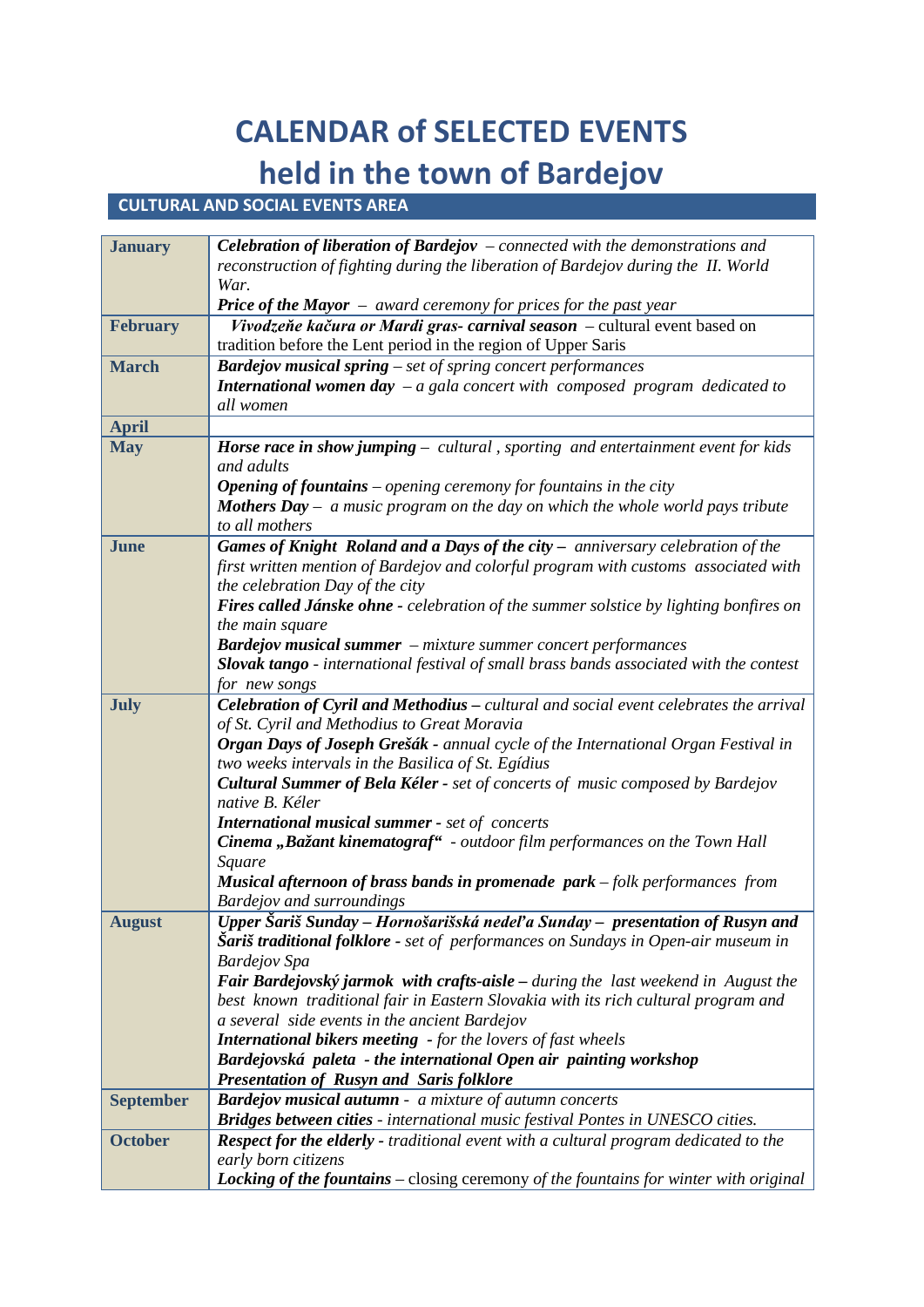|                 | key.                                                                                   |
|-----------------|----------------------------------------------------------------------------------------|
| <b>November</b> | <b>Month of the Photography</b> – Presentation of photos from amateurs from Bardejov   |
| <b>December</b> | Welcoming Santa Claus - welcoming ceremony for Santa Claus on the Town Hall            |
|                 | Square with the handing out of gifts for children.                                     |
|                 | Remembering John Lennon - memorial ceremony for the commemoration of John              |
|                 | Lennon in the John Lennon's park.                                                      |
|                 | Makovická string - traditional presentation of Rusyn and Ukrainian songs.              |
|                 | Christmas Craft Fair - Fair associated with the sale of Christmas related items.       |
|                 | <b>Welcoming of Bethlehem light –</b> welcoming of light from Bethlehem - messenger of |
|                 | peace and joy on the Town Hall Square                                                  |
|                 | New Year's Eve and New Year Celebration - celebration on the last day of the year,     |
|                 | fireworks and welcoming of the New Year                                                |

### **AREA OF SPORT AND YOUTH**

| <b>January</b>   | Memorial of Vladimir Savčinsky - sports competition in high jump                          |
|------------------|-------------------------------------------------------------------------------------------|
| <b>February</b>  | Poll of the most successful athletes and sports teams in the district of Bardejov - a     |
|                  | Ceremonial academy with announcement of the most successful sportsmen and                 |
|                  | teams.                                                                                    |
|                  | Memorial of Vladimir Vančišin in handball - sports competition for both older and         |
|                  | younger students in handball                                                              |
| <b>March</b>     | <b>Teachers' Day -</b> celebrations associated with the appreciation of teachers          |
|                  | International tournament in Bardejov in ice hockey for the youngest adepts.               |
| <b>April</b>     | International Grand Prix of the Mayor's Cup in Judo for students and juniors              |
|                  | Competition for young firefighters called Plameň - Flame                                  |
| <b>May</b>       | Race for the Shield of Bardejov - competition in the sport fishing                        |
| June             | International childrens'day - Celebrations of the chidrens'day                            |
|                  | <b>Farewell to preschoolers – Celebration on which the future pupils say goodbye to</b>   |
|                  | kindergarten                                                                              |
|                  | <b>Pottery Sunday</b>                                                                     |
| <b>July</b>      | <b>Kúpeľná 13 – tka – International cross-country race in Bardejov Spa complex, where</b> |
|                  | the track runs 13 km                                                                      |
|                  | Memorial cup of Ján Šott in soccer                                                        |
|                  | Memorial Cup of Ján Kurty in soccer                                                       |
| <b>August</b>    | International tournament of pupils for Mayor's cup in Ice Hockey                          |
|                  | Tourist transition of spa towns                                                           |
| <b>September</b> | Day of the freshman - celebration for pupils that for the first time will cross the       |
|                  | doors of schools with cultural program                                                    |
|                  | <b>Competition of Fire Teams – Competition of fireman teams for Mayor's Cup</b>           |
|                  | Price of Ján Sidimák - International Basketball Tournament of young women                 |
|                  | Nationwide round of fishing league (II. League) - sport fishing on the artificial fly     |
|                  | Competition for the Mayor's Cup in table tennis of youth                                  |
| <b>October</b>   | Magura meridian - tourist crossing of Magura mountains                                    |
| <b>November</b>  |                                                                                           |
| <b>December</b>  | Memorial of Dr. Jan Baja in ice hockey of pupils                                          |